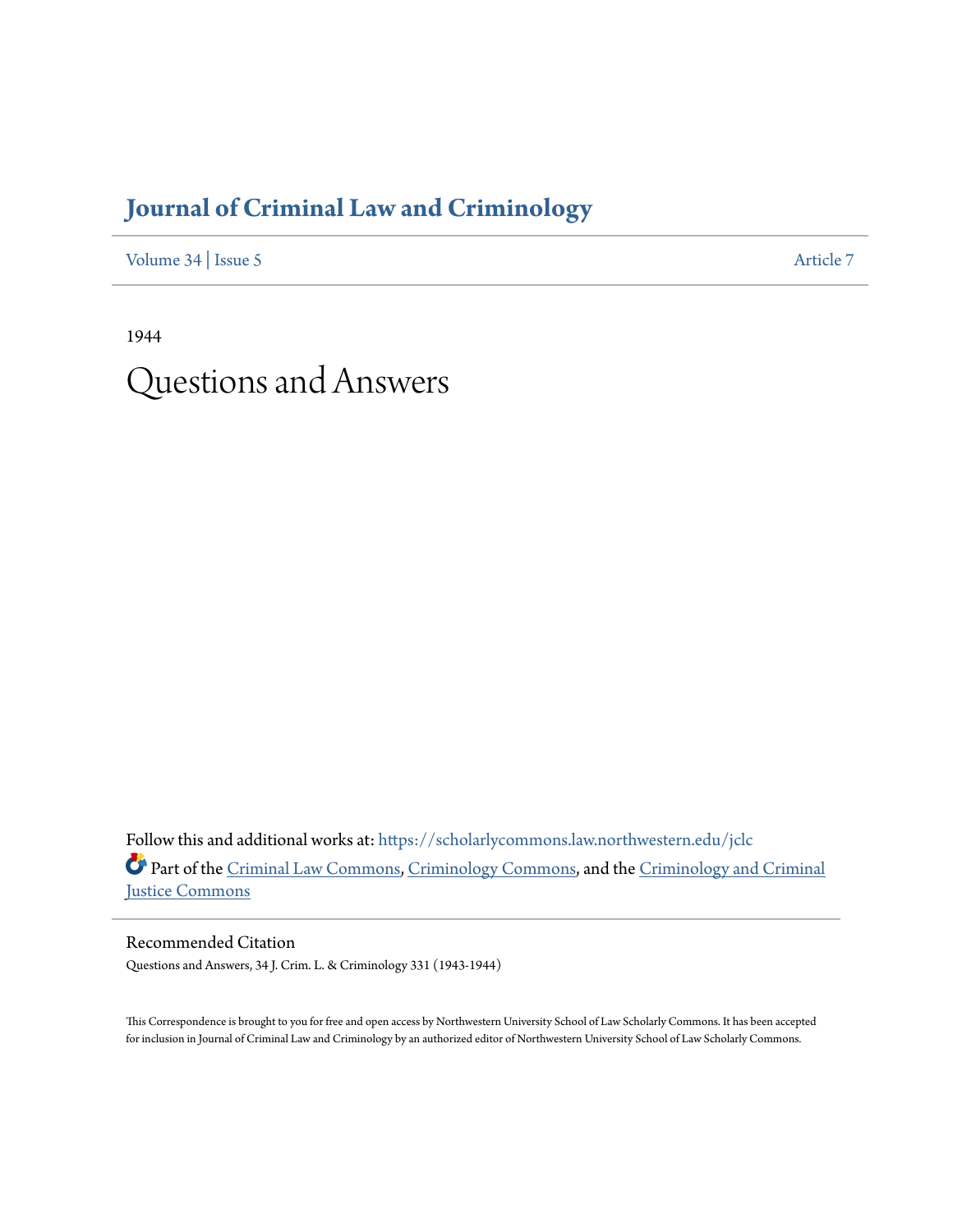## **QUESTIONS AND ANSWERS**

## David Geeting Monroe **(Ed.)'**

Interesting inquiries came to this editor's desk during the past month. "I should like an up-to-the-minute account of salaries presently paid municipal patrolmen," was the inquiry of one reader. A member of a state police department called at the office to discuss a tragic automobile accident case and possible ways and means of fixing responsibility for the accident. How a member of the armed forces can transfer title to his automobile was a third inquiry. How much a municipal police department in Canada pays to employ the services of a provincial police officer for local enforcement, was a fourth. "What is a 'diometer?" was the question of a fifth. "I should like a brief account of the type of instruction given in one of our more progressive traffic violators' schools," inquired a sixth. "'Where can I find a book of instructions relating to the training of prison guards?" asked a seventh. "To what extent may a police officer use compulsion in requiring an accused person to submit to a drunkometer test?" was the important question of an eighth. Another reader desired a review of state legislation during 1943 affecting the state police and state highway patrols. Also came an inquiry regarding the recent conference on social protection held **At** Decatur, Illinois last November. And lastly, is this question: "What persons are eligible to take training at the Canadian Police College, how much is the tuition and what courses are covered in the curriculum?" This issue of *Questions and Answers* is devoted to answer to these significant inquiries.

*Question 1: I should like an up-to-the--minute account of entrance salaries and the maximum salary earnable by municipal patrolmen.*

*Answer:*

This is a large order. The most recent study of salary and working conditions of police department members, so far as I am aware, is a survey made **by** the United States Conference of Mayors entitled: *Salary and working conditions* of police patrolmen in 214 major cities, and is dated November, 1943. Summarized, the average salary, according to a number of population classifications, is as follows:

|                       | Number of              | Average  | Average |
|-----------------------|------------------------|----------|---------|
| Population            | cities <sup>2</sup> in | entrance | maximum |
| classification        | classification         | salary   | salary  |
| Over $1,000,000$      | 5                      | \$2,163  | \$2,765 |
| $500,000-1,000,000$   | 8                      | 1,923    | 2,435   |
| $800,000 - 500,000$ , | 15                     | 1,903    | 2,284   |
| $200,000 - 300,000$   | 10                     | 1,896    | 2,163   |
| $150,000 - 200,000$   | 11                     | 1.884    | 2,224   |
| $100,000 - 150,000$   | 33                     | 1,883    | 2,219   |
| $75,000 - 100,000$    | 25                     | 1,832    | 2,092   |
| $50,000 - 75,000$     | 52                     | 1,836    | 2,212   |
| $50,000$<br>21,000-   | 50                     | 1,850    | 2,171   |

For individual data for the various cities write to the *United States Conference of Mayors,* Washington 6, **D. C.,** for their Report No. 235. By comparing data in

<sup>2</sup>Dlrector of Research and Information, Northwestern University Traffic Institute, Evanston, Illinois.

<sup>2</sup>Data on five cities not Included as only daily wages were mentioned.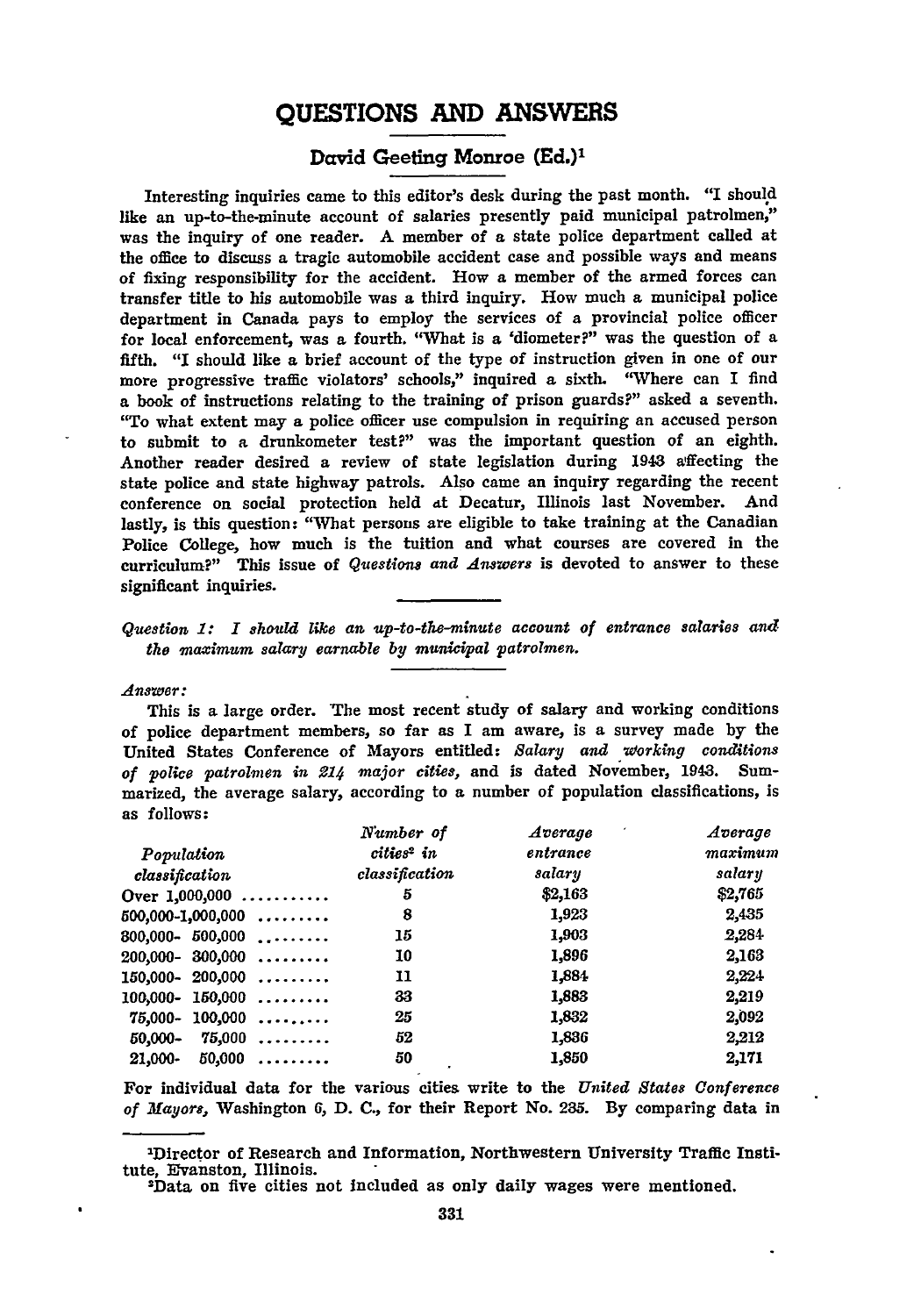this report with that listed in the Municipal Year Book for 1943 (pp. 453-463) some interesting factors regarding salary trends can be observed.

*Question* 2: 4 *traffic accident problem of gravest consequences was described by a state police officer in my office. Facts are these: A youth (whose driving irresponsibilities had already caused trouble) got into his uncle's car, picked up a girl friend and another couple. The four started on a round of taverns. Hours later they turned back for home. Came a turn in the road and the car, hurtling along at a high rate of speed, left the road, crashed into an abutment and turned over several times. Passers-by rushed in to remove the injured and in the excitement little note was observed as to where the bodies were found in the car. A precursory police investigation had no information on who was the probable driver. The irresponsible youth escaped with minor injuries; his girl companion was killed. When. the police sought to fix responsibility for the accident, the youth defended on the ground that the dead girl was driving at the time of the accident and Was therefore liable. Singularly enough, the wrecked car was sold to a junkman a very short time after the accident thus destroying possibility for further investigation. "Now," said the officer, "the youth is on the loose again and has already been involved in driving infractions. The community demands action and wants to know why the youth is, at least, prevented from d-riving. How, therefore, can the youth be identified as the driver, so that he can be punished for his wrong-doings, for we are sure he was at fault?"*

#### *Answer:*

Here is another prime example of the consequences which ensue from lack of systematic accident investigation. Had searching investigation been made at the scene by trained accident investigators and had trace-back been made to some of the taverns visited by the couples, some facts would in all probability have been disclosed which would assist in identifying the driver. Long conversation with the police officer in my office evidence a complete lack of witness testimony or other evidence pointing to the fact that the youth was driving. For this reason some other channel of investigation is mandatory. I suggested, therefore, that inasmuch as the girl (accused by the youth as the driver) was only about seventeen years of age, that immediate check should be made to see if she had a driver's license. If she did not, then substantial charge could be made that she was *not* the driver. This on the basis of a dictum laid down in a recent Pennsylvania case which held that in an action for wrongful death arising out of an automobile accident to which there were no witnesses, evidence that passengers in the automobile at the time of the accident did not possess drivers' licenses warranted verdict that the automobile was being driven at the time of the accident by the owner. This is the case of *Flick v. Shimer,* 340 Pa. 481, **17** A. (2nd) **332** (1941).

## *Question 3: An Indiana reader now in the armed service advises that he wishes to transfer title to his motor vehicle and asks: "What procedure should I follow in having the title transferred?"*

#### *Answer:*

On March **5,** 1943, an act of the Indiana Legislature went into effect which provided in substance that any motor vehicle title, held by a resident of Indiana serving in the armed forces, may be transferred by a letter from the holder addressed to the Bureau of Motor Vehicles. Such letter should authorize the bureau to make transfer to a particularly named person. See *Senate iBill* **192.** *Chapter 152 Indiana Statutes.*

*Question 4: 1 understand that in Canada, municipalities in some of the provinces may purchase police protection from the provincial police department. What is the cost of such protection?*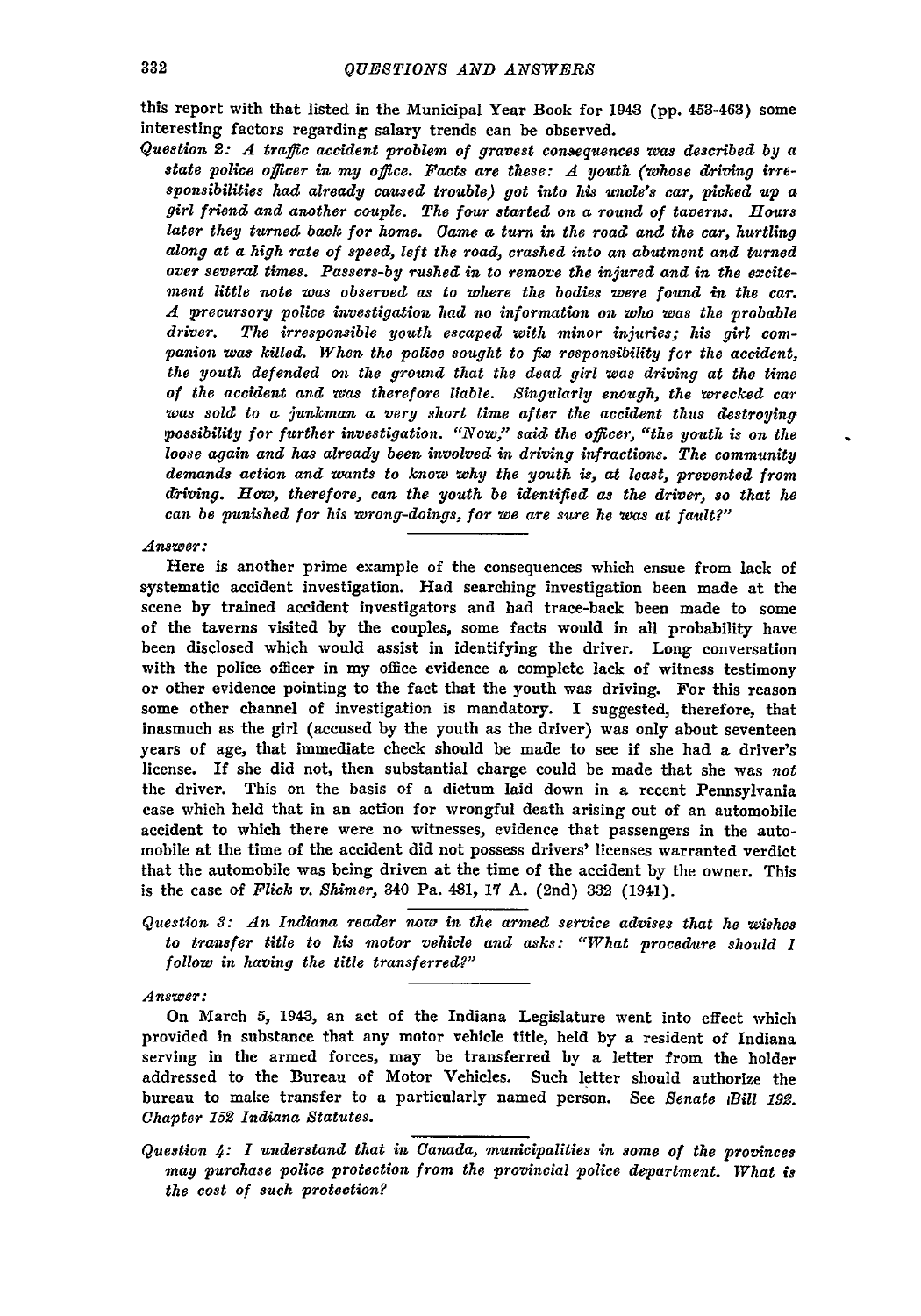## *Answer:*

My only information on this point on file is an excerpt from the June, 1943, issue of the *Canadian Police Bulletin.* The notation is a reference to a new police agreement recently placed in effect in British Columbia. **By** the agreement, policing can be supplied to municipalities in the province of British Columbia at a basic cost of **\$1,700** per policeman per annum. The sum includes cost-of-living bonus, uniforms and equipment. For further information I suggest you write to the Commissioner, British Columbia Provincial Police, Vancouver, B. **C.,** or to the Attorney-General of British Columbia, Vancouver, B. **C.**

*Question 5: In a recent lecture mention was made of a "diometer" as a device employed in testing motor vehicle drivers. Would appreciate further information concerning it.*

#### *Answer:*

When blackouts and dimouts were put in force in many jurisdictions during the present war emergency, there occurred a marked, upsurge in the number of pedestrian accidents. Under varying lighting and weather conditions extent in dimmed-out areas, normal driver visual acuity is reduced very considerably. Such reduction came to be a contributing cause of the rising pedestrian accident rate. As a means of testing the perceptive powers of a driver under dimout conditions, the Research Department of the *Center* f9r *Safety Education,* **Now** *York University,* designed and constructed an instrument for this purpose. It is called a "diometer." For a description of the instrument, see the booklet, "The Diometer-an educational device for use in pedestrian accident-prevention programs." Copy can be secured **by** writing to the *Center for Safety Education, Division of General Education, New York University,* New York, **N.** Y.

## *Question 6: I should like a brief description of the type of instruction given in one of our more progressive traffic violator schools.*

#### *Answer:*

In Kansas City, Missouri, much attention has been devoted to the instruction of traffic violators. The traffic violators' school in that city was established some three years ago with the cooperation of the Traffic and Safety Division of the Police Department, the Municipal Court and the Kansas City Safety Council. Sessions are held once a week at the Municipal Court from **7:30** to **9:00 p.** m. Normally, the traffic violator sent to the school **by** order of court is required to attend two sessions. The first is opened **by** an officer of the police department who discusses the causes of accidents. Then follows a movie entitled "Speed plus carelessness equals death," which, in turn, is succeeded **by** a demonstration of the Drunkometer. The session concludes with an open forum in which the "student" participates. At the second session, attention is directed to a discussion of driving weaknesses and driving practices which contribute to accidents. Time is then spent on an .explanation of the decelerometer and other speed checking devices. Instruction concludes with a discussion of public safety and is usually given **by** one of the judges of the municipal court. There is, of course, a proverbial "final examination." For a brief account of the school see the November, 1943, issue of *Public Management* **(p. 334).**

*Question 7: Where can I find* **a** *book of instructions covering the training of prison guards and officers?*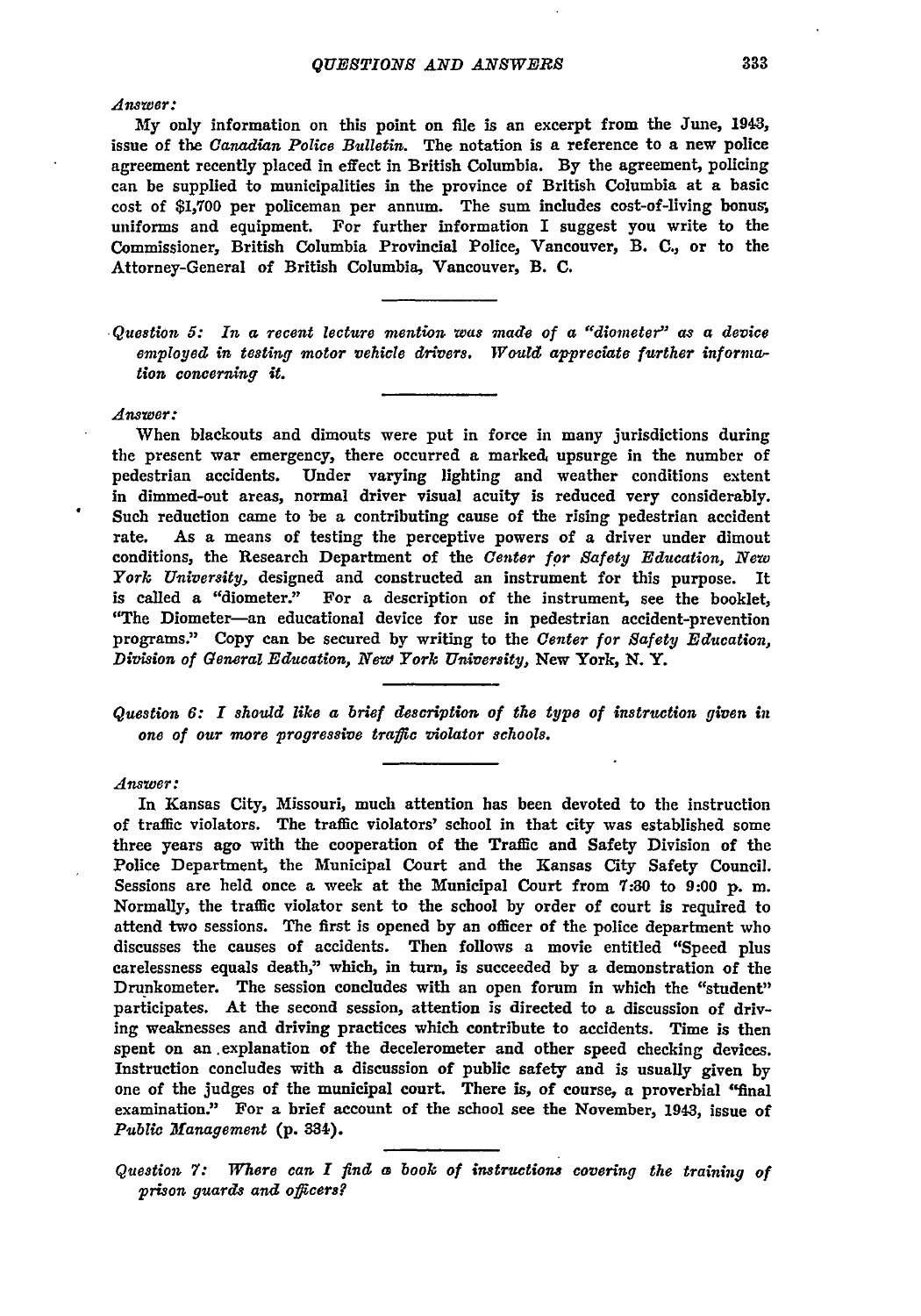*Answer:*

About three years ago, the *Federal Securing Agency, U. S. Office of Education,* Washington, **D. C.,** published an **81** page study designed to serve as an introductory course of instruction for prison officer training. The study is **by** Howard B. Gill, consultant, Public Service Training, and the title is *Prison Officer Training.* Publication number is Misc. **2309.** Essentially, the study is designed for in-service training purposes. As the foreword points out, the outlines were prepared primarily for the use of officers in state prisons for men. However, belief was expressed that they may also furnish the basis for similar training courses in state prisons for women, reformatories and juvenile institutions.

*Question 8: A police officer telephoned this very significant inquiry: "To what extent can I as a police officer use compulsion in requiring an accused person to submit to a Drunkometer test?"*

#### *Answer:*

One of the interesting thoughts on this very significant issue is to be found in a letter written by the Attorney General of Indiana, Samuel B. Jackson to Mr. Don F. Stiver, superintendent of the Indiana State Police, under date of October **5,** 1940. The Attorney General first reviews the situation with regard to admissibility of other types **of** identificational evidence and points out that all these types (as, for example, fingerprint and photographic evidence, evidence relating to the physical examination of wounds) had to hurdle the constitutional barrier of self incrimination before their ultimate uses could be accomplished. For many years, as he said, the privilege against self incrimination was extended far beyond its historical bases and becaine a shield for the defense of criminals. But little by little, the practical requirements of crime detection and criminal prosecution have narrowed self incriminational provisions so that now a variety of scientific devices can be employed for purposes of determining guilt without violation of the privilege. In the apt words of the court in *State v. Graham* (160 La. 779, *4,1* So. 90): "The tendency of the more modern cases is to restrict the constitutional privilege against compulsory self-incrimination to confessions and admissions proceeding from the accused, and to open the door to. all kinds of real evidence or proof of physical facts which speak for themselves." These and other considerations account for the statement of the Attorney General of Indiana in his letter to Mr. Stiver that drunkometer evidence is admissible in Indiana courts for the reason that it does not amount to a testimonial utterance. Let us now' view the attorney general's opinion in regard to use of compulsion. I quote from his letter: "The constitutional provision against self-incrimination is directed largely

against a certain kind of evidence, the character of which we have commented on before as relating only to testimonial utterances. There is no legal impediment which would prevent the use **by** the State Police of any reasonable force or compulsion in making **an"** accused person take such a test. I think the use of force or compulsion to require the taking of the drunkometer test, falls into the same category as the slight and reasonable physical force which is used sometimes in taking fingerprints or in making physical examinations of accused persons. **I** think it is my duty, however, to point out to you that although Ahere is no legal impediment which would prevent the use **by** the State Police of force in giving drunkometer tests, yet is obvious that the conduct of your Police Force and the gathering of such evidence, is not only a legal but an administrative problem, so public policy demands in your case that your Force be instructed to use only the most reasonable means in the compulsory use of the drunkometer as a test for intoxication. To elaborate this point, I think it is necessary to draw a clear

334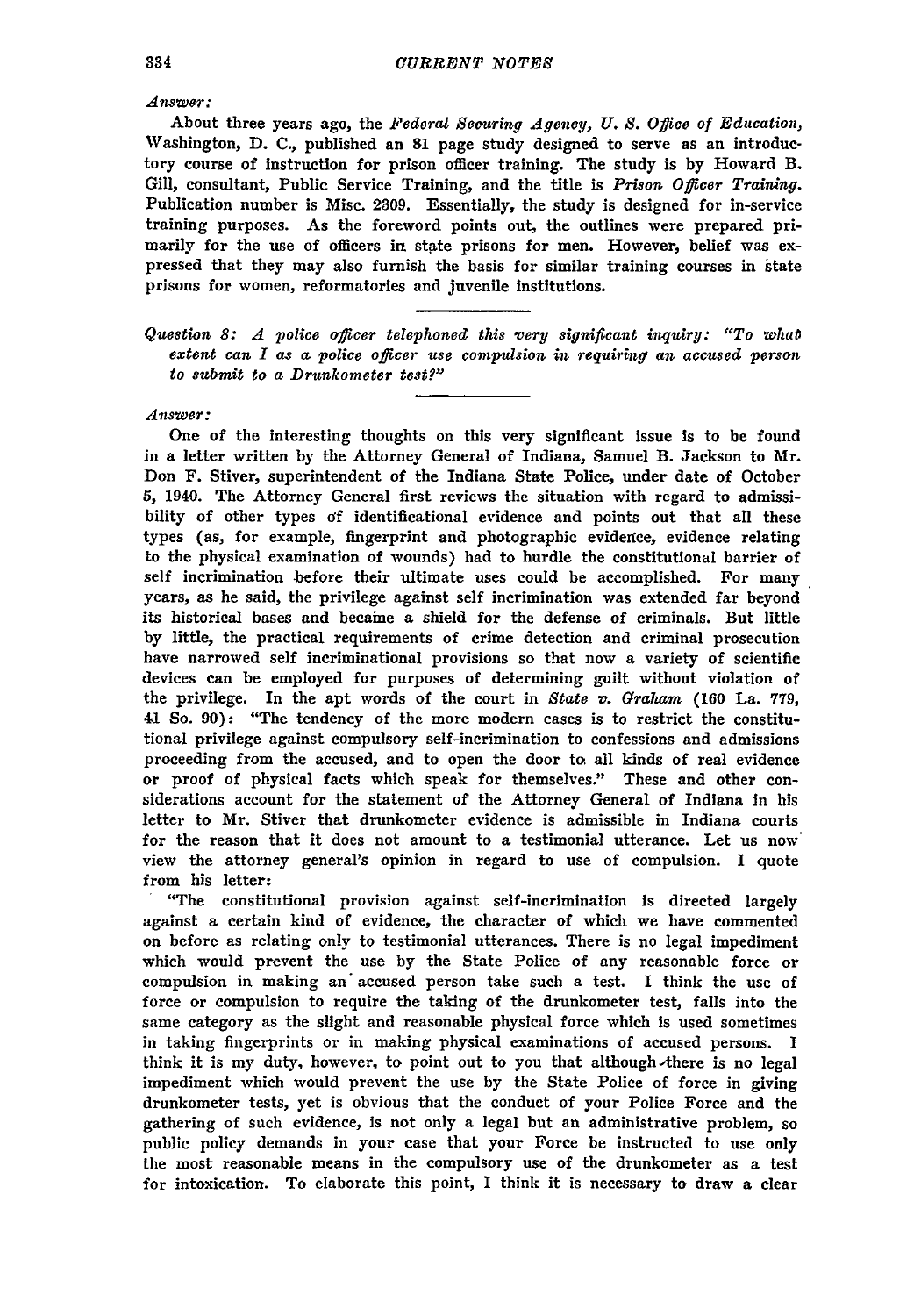distinction between the force that a peace officer may use in making an arrest or in restraining a person in custody and the force that may be used in compelling an arrested person to take the drunkometer test. In the first situation, a peace officer may use all the reasonable force necessary even to the point of killing a person **if** he rebels against arrest. This rule, of course, cannot be used in compelling an accused person to take the drunkometer test. In compelling a person to take the drunkometer test, only a reasonable amount of force, such as might be employed in fingerprinting or photographing or making a physical examination, can be used."

*Question 9: 1 should appreciate a brief review of legislation passed in 1943 by the various state legislatures relative to highway enforcement by state police and state highway patrols.*

#### *Answer:*

In the *1943 Laws Bulletin,* which is a digest of new legislation affecting highway users and is published by the *National Highway Users Conference,* National Press Building, Washington, D. C., is listed a number of items relating to the subject of your inquiry. These (and they will be found on pp. 28-9 of the Bulletin) indicate that enactments were passed in eight states: Arizona, Arkansas, California, Kansas, Nebraska, New Mexico, South Dakota and Washington. The enactments related to a variety of subjects of which the following are of principal interest from the viewpoint of enforcement:

The Arkansas legislature transferred important enforcement functions from the State Highway Department to the State Revenue Department. Among the transferred responsibilities are those relating to the sale of motor vehicle licenses and controls over the unlawful operation of motor vehicles on such grounds as overloading, insufficient tire sizes, etc. In California, a section was added to the penal code providing that theft of automobile tires shall be a public offense and punishable in the state prison not to exceed five years or **by** imprisonment in the county jail not to exceed one year, or **by** fine or both. The Kansas legislature **by** resolution directed the legislative council of the state to make a study of the possibilities of separating the state highway patrol from the -state highway commission for purposes of determining whether or not such a separation would make for a more efficient operation of the patrol. And the Washington state legislature **by** its House Bill *847,* Chapter **205** of the statutes provided methods of procedure to be followed in discharging, demoting or suspending officers of the Washington State Patrol.

*Question 10: I understand that a special war conference on the subject of Social Protection was held recently in Illinois. Can you advise where and when it was held, who were the principal speakers and whether or not printed materials covering the meeting are available?*

*Answer:*

The meeting you have in mind was the *War Conference on Special Protection* held November 5, 1943, at Decatur, Illinois. The conference was opened by Governor Green and included addresses and discussions on a number of vital subjects. Mr. Charles P. Taft, Director, Federal Community War Services, spoke on the subject "Social Protection in Wartime." Then followed an address by General John F. Davis, Chief of Staff, Sixth Service Command on the subject "The Army and Venereal Disease," one **by** Captain I. B. Polak, Senior Assistant Medical Officer of the Ninth Naval District on the subject: "The Navy and Venereal Disease," and one **by** Dr. John R. Heller, Jr., Assistant Surgeon General, **U. S.**